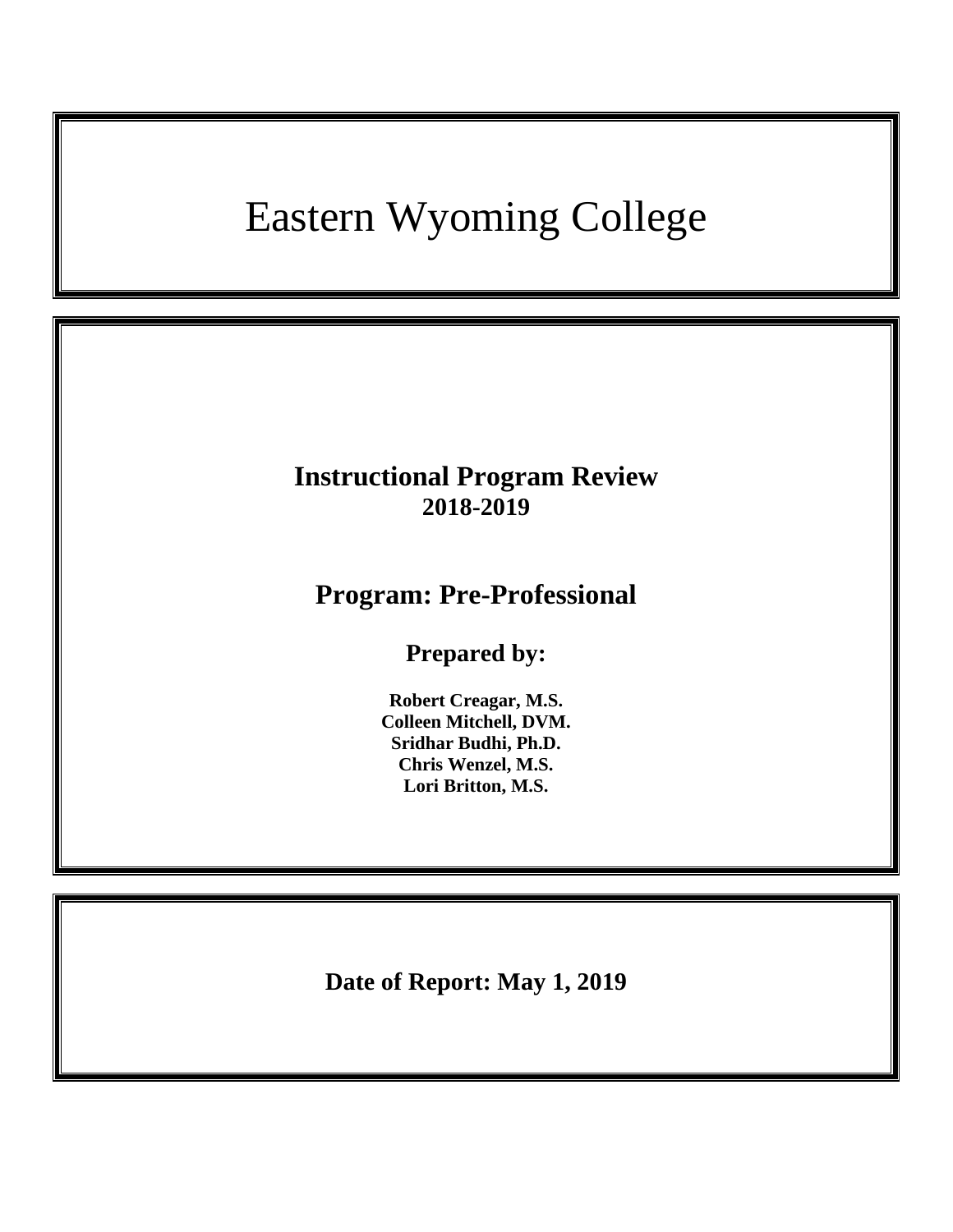# **EASTERN WYOMING COLLEGE Pre-Professional Program Review**

**Program Name**: Pre-Professional

#### **Part I: Statistical Data from the past three years:**

|                                  | 2015-2016   | 2016-2017   | 2017-2018   | 5-Year      |
|----------------------------------|-------------|-------------|-------------|-------------|
|                                  |             |             |             | Average     |
| <b>Annualized FTE Enrollment</b> | Not tracked | Not tracked | Not tracked | Not tracked |
| <b>Annualized FTE Faculty</b>    | Not tracked | Not tracked | Not tracked | Not tracked |
| # Majors                         | 96          | 84          | 85          | 86.6        |
| # of graduates                   |             | 10          |             |             |

 $FTE = Full-time equivalent$ 

| <b>Pre-Professional Majors</b>        | 2015-2016 | 2016-2017 | 2017-2018 | 5 year average |
|---------------------------------------|-----------|-----------|-----------|----------------|
| Headcount by category                 |           |           |           |                |
| <b>Medical Technology</b>             |           |           |           | .8             |
| Pre-Allied Health (DH, RAD, MT, etc.) | 31        | 23        | 21        | 18.8           |
| Pre-Dentistry                         |           |           |           | 1.4            |
| Pre-Pharmacy                          |           |           |           |                |
| Pre-Medicine                          | q         |           | 9         | 8.8            |
| Pre-Nursing                           | 47        | 50        | 46        | 48.8           |
| Pre-Veterinary                        |           | 6         | 9         | 8.8            |
| Total                                 | 96        | 84        | 85        | 86.6           |

#### Modes of Delivery:

|                                         | $\mathbf{X}$ | online | X      | Zoom |  | X | face-to-face |
|-----------------------------------------|--------------|--------|--------|------|--|---|--------------|
| Budgets:<br><b>Educational Supplies</b> |              |        | Travel |      |  |   |              |

## **Student Access Points:**

The majority of our Pre-Professional students enter as traditional freshmen, some of whom have completed concurrent enrollment courses in Biology, Math, or English. Pre-Nursing students tend more to be non-traditional and they may or may not have completed previous college course work.

## **Part II Narrative Analysis**

## **Description of Community Need/ State and National Trends:**

Professional health careers are popular areas of study for traditional as well as non-traditional students. EWC offers A.S. Degrees in Pre-Medicine, Pre-Dentistry, Pre-Veterinary Medicine, Pre-Pharmacy, Pre-Medical Technology, and Pre-Nursing. A new Pre-Allied Health Degree (for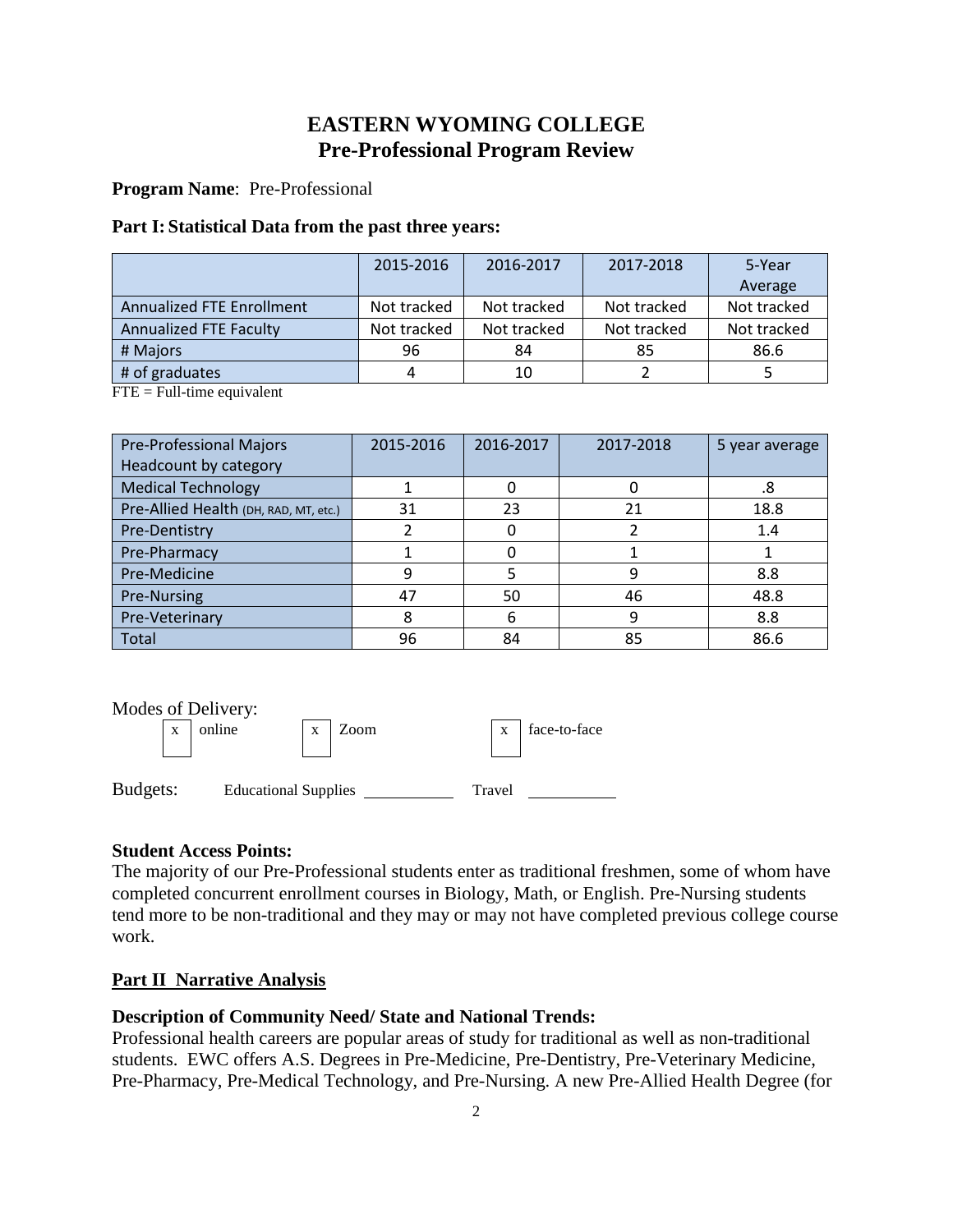pre-dental hygiene, pre-radiology tech, pre-physical therapy assistant, etc. students) was created in 2014 to allow students taking course work in those areas to map out and complete an associate's degree if they wished to do so before transferring on to a professional program. The number of Pre-professional students has remained steady the past three years with 85-87 students declaring these majors per year.

There continues to be a need for nurses (and other health care professionals) nationally as well as locally. In response to the need for nurses in our Converse County service area EWC has established a new Associate Degree R. N. (ADN) program at our Douglas Campus which will started its first twelve-student class in August 2016. A newly established ADN program for the Torrington Campus has accepted eight students that scheduled to start in August 2019. Also the Douglas Campus has accepted students for an evening ADN program starting in August 2019. Many of the nursing students completed all or most of their Pre-Nursing courses at EWC. Pre-Nursing majors account for approximately 56% of our pre-professional majors.

EWC is committed to providing the necessary pre-nursing course work for all levels of nursing programs (including LPN, ADN, and BSN), and also provides advising and prerequisite course work for a great variety of health careers in areas EWC does not offer specific degrees (such as pre-chiropractic, pre-mortuary science, pre-physical therapy, etc.)

After completing their courses at EWC, those students aiming for doctoral degrees transfer to four-year institutions to complete additional coursework and/or a Bachelor's degree before applying to Pharmacy, Medical, or Veterinary Schools. Our Pre-Med and Pre-Dentistry students ultimately apply to their professional schools through the WWAMI and WYDent programs administered through the University of Wyoming.

#### **Activities in Support of Student Learning:**

Recruiters have been made aware that EWC is a good starting point for students interested in health careers, and are working to recruit more pre-professional students.

Science Division scholarships are also used as recruiting tools – they are primarily awarded to incoming freshmen, but each year some are awarded to returning students, which aids in retention of students who have been very successful in their freshmen course work.

The Pre-Professional outcomes assessment is rubrics based and evaluates each graduating student individually in core competencies as well as discipline-specific knowledge in science courses specific to the major. Science faculty members assess students in each area. Average scores for each student are compiled, and results of the assessment are then provided to each student individually. Outcomes scores and scoring trends are evaluated by the science faculty members with an eye to where our program could improve student outcomes. The objective of the assessment process is to identify areas within the Pre-Professional program that may need additional emphasis to more adequately prepare students for entry into and success in the various professional programs.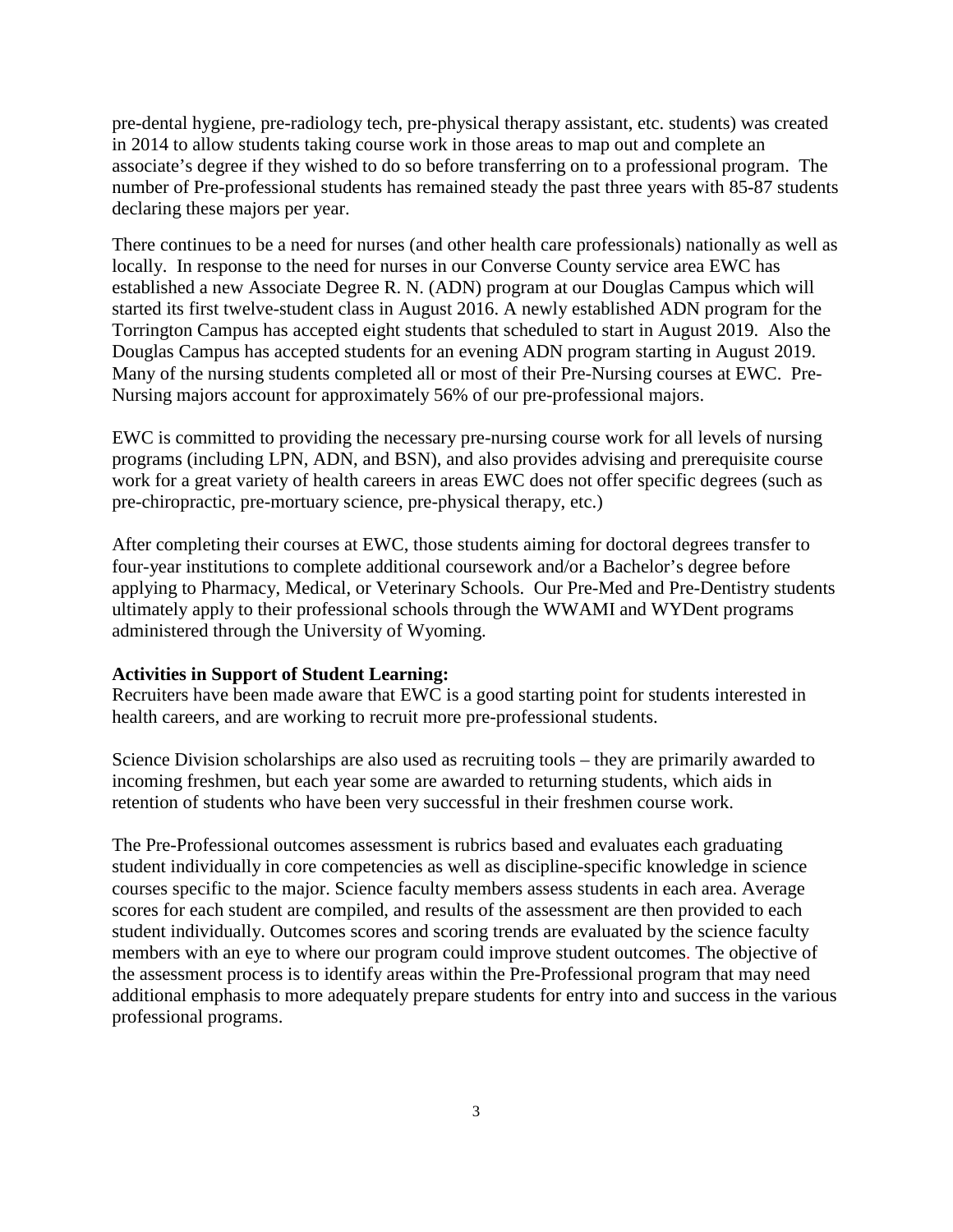#### **Strengths of the Program and Faculty:**

#### **Program Strengths:**

In general, Pre-Professional programs require students to take Biology, Chemistry, and Microbiology courses, as well as Pre-Calculus Algebra and Trigonometry. Some of the programs also require courses such as Organic Chemistry, Anatomy & Physiology, Calculus, or Statistics. Science labs are taught by the lecture instructors (rather than teaching assistants), so lab instruction is of high quality and reinforces lecture topics. In addition, Pre-Professional students must also complete the General Education courses required for any A.S. degree, and those courses are taught by capable, caring faculty.

Due to the large number of math and science courses required, it is often advantageous for students pursuing Pre-Professional degrees to begin their education at Eastern Wyoming College, where class sizes in these fields of study are smaller. The individual attention that students receive in the rigorous courses is very beneficial to most students' success. In particular, students from small high schools seem to feel more comfortable at Eastern Wyoming College. Eastern Wyoming College, with its smaller size, cost-effective tuition, and highly qualified instructors can provide students with a great start towards a professional career.

Advisors encourage Pre-Professional students to complete an Associate's Degree, but most of EWC's pre-professional students (particularly our Pre- Nursing students) choose to simply concentrate on taking those courses which are pre-requisites for their particular professional programs.

Our non-traditional pre-professional majors often take only one or two classes a semester (particularly those in our outreach areas), and are in the program for several years. EWC has made many of the courses needed as pre-requisites for area professional programs available as online or Zoom courses to reach our site-bound pre-professional students.

Our pre-nursing and pre-allied health graduates are readily accepted into area professional programs (e.g. nursing, radiology technology, dental hygiene) and do well if they have achieved a GPA  $\geq$  3.3.

Transfer-student data show that EWC's pre-professional transfer students do well as juniors at area four-year institutions. We hear back from many who are then accepted into Medical, Dental, Pharmacy, or Veterinary Medicine Schools.

#### **Faculty Strengths:**

The Science Division at EWC is very fortunate to have highly qualified, dedicated faculty members who instruct and advise the Pre-Professional students. Two of EWC's science faculty members have professional degrees; one R.N. and one D.V.M. In addition, one science faculty member has a Ph.D. in Chemistry.

Personalized advising by EWC's knowledgeable pre-professional advisors is a key to students' success in applying and gaining admission to professional programs. Pre-Professional Advisors participate in advising conferences conducted by some of the area professional schools.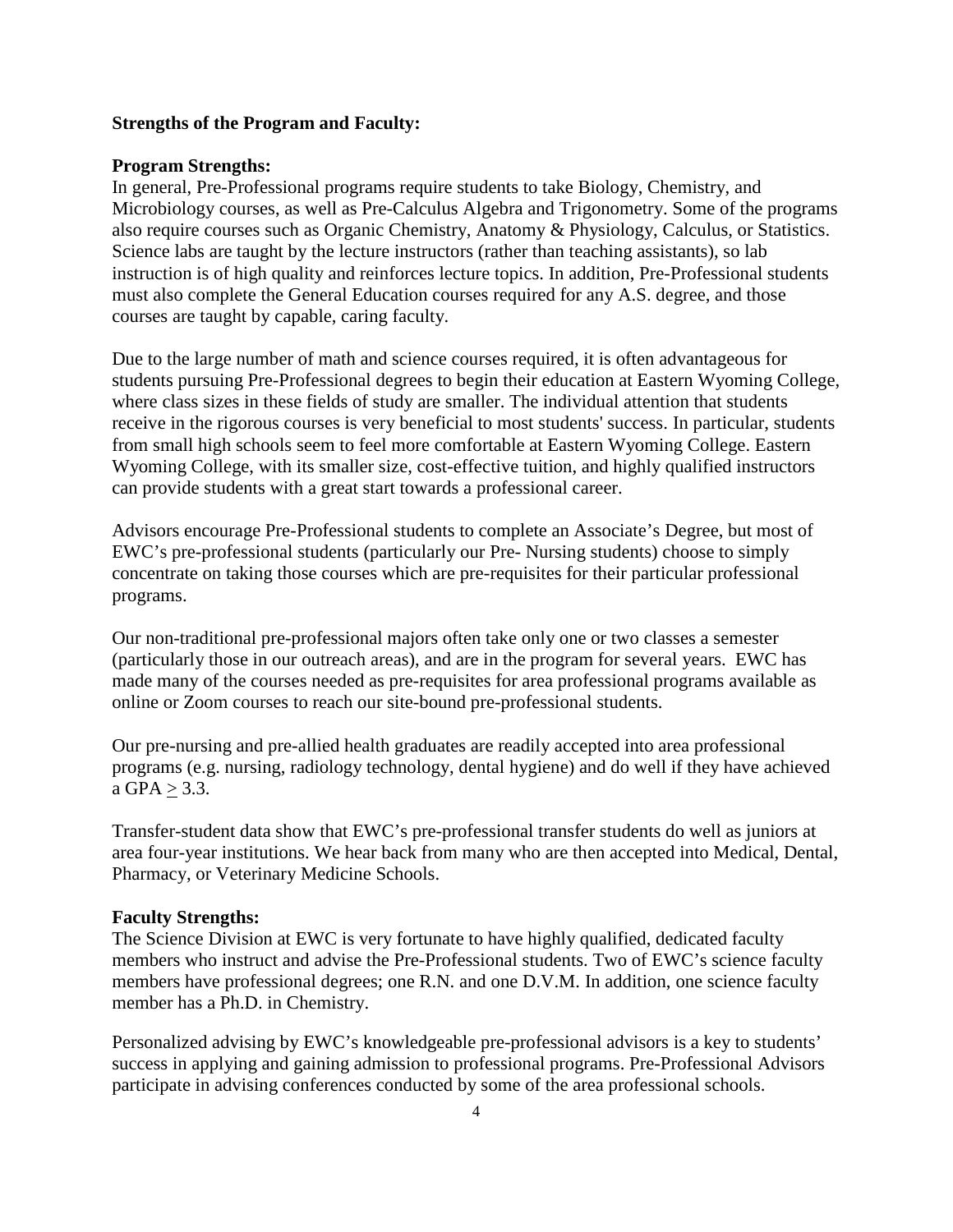#### **Part III Recommendations**

#### **Faculty Recommendations:**

EWC needs to continue to offer a wide range of courses for students in Pre-Professional programs to facilitate our students' entry to, and success in, professional programs. Also, to best serve our students' needs, the faculty needs to be able to continue professional development activities and maintain articulation with the area professional programs.

Labs for the Science courses which make up the core of the Pre-professional program need to have regular equipment/technology upgrades. Supply budgets need to increase to keep up with rising costs of materials and shipping.

Recruitment of quality "math & science ready" students continues to be an important goal. Additional numbers of academically well prepared pre-professional students at EWC would benefit the college in a variety of ways. Their increased numbers would improve enrollment in our second year science and math courses. Since many of these students are high-achieving students, they are generally available to serve as our tutors in the Student Success Center and their presence in EWC's General Education classes raises the overall quality of classroom interaction.

#### **Division Chair Recommendations:**

Faculty has done a great job of working together on scheduling courses to assist the new Nursing program. This needs to continue to be a priority because the Nursing students boost all the lab science course enrollments.

Faculty in this area need to consider more flexible scheduling of some of the high demand courses.

EWC needs to continue to offer lab science courses and the labs, in particular, in the face-to-face format.

This is an area in which workload issues are critical. With the low number of majors (not including Nursing), decisions will need to be made about the viability of these degrees. If the degrees are valuable, students need to be able to get courses like Organic Chemistry on our campus even if they are low-enrolled. And, faculty need to be paid fully for those courses.

#### **Vice President's Recommendations:**

The faculty from the Pre-Professional Department and the Department head provide an accurate representation of the various programs that make up this area. While each of these entities remain separate degree programs at the current time, it may be advantageous for the department to consider combining the programs into a reduced number of degree programs with varied elective offerings that meet the needs of students entering a multitude of professional fields.